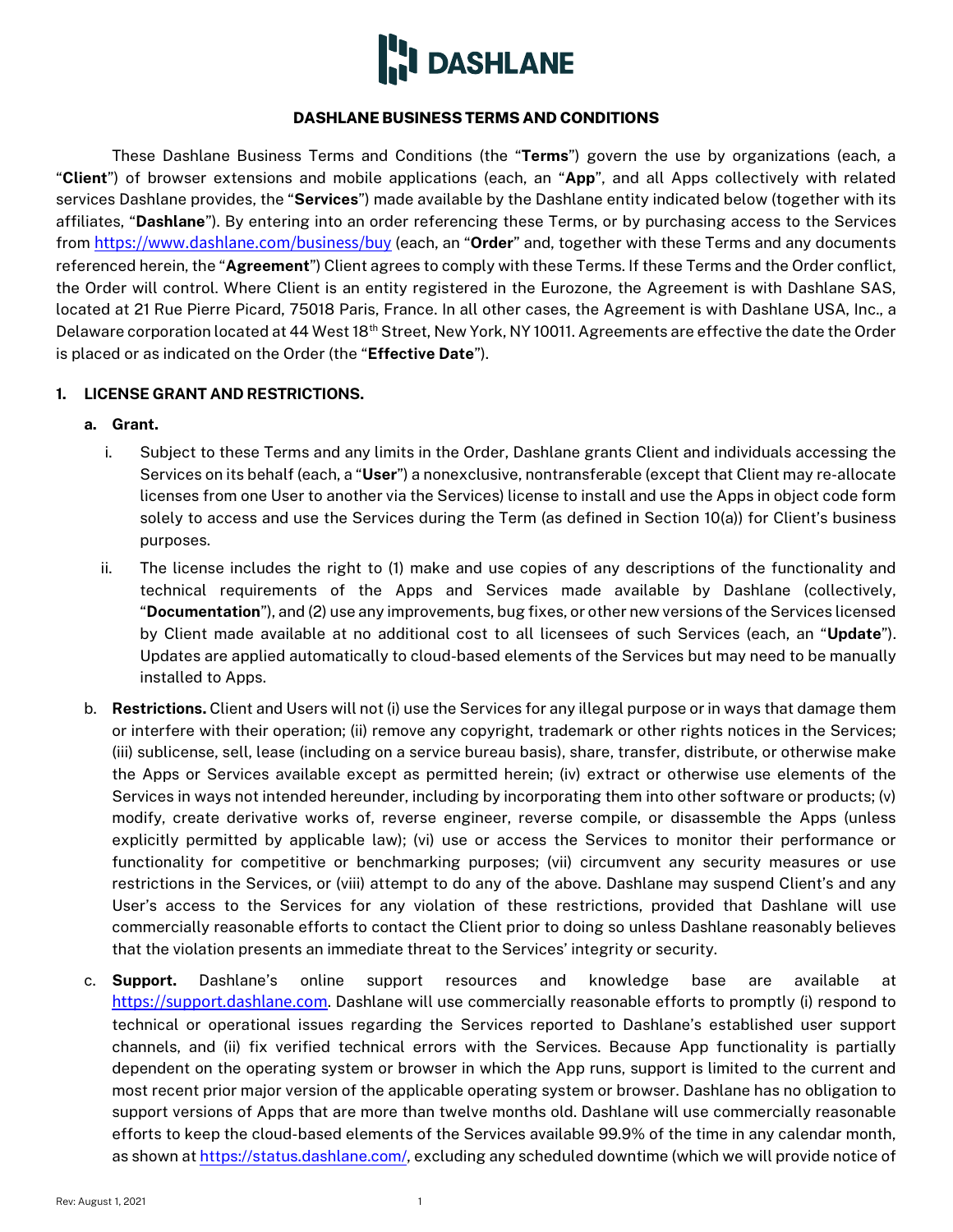

at least 72 hours in advance) or Force Majeure Event (as defined in Section [11.j\)](#page-6-0), and provided that Dashlane may suspend access to such elements at any time and without notice to protect against a threat to the Services' security or integrity. Unavailability of the cloud-based elements of the Services does not affect the functionality of Apps already installed on User devices.

d. **Modification.** Dashlane may change and update the Services in its sole discretion, provided that such changes do not materially impair the functionality, availability, or security of the Services. Dashlane may make additional features, including new Apps, available during the Term. Additional features will be made available to Client as and when made available to other similarly situated customers. Additional Fees may apply, in which case Client will need a new or modified Order to receive such features. Additional features are distinct from Updates, which are provided at no additional charge.

## **2. REGISTRATION.**

- a. Depending on the Client license, Users must either use an SSO service or provide an email address and create a password (collectively, the "**Account Credentials**") to access the Services. Client and Users are responsible for maintaining the security and confidentiality of their Account Credentials. Users must accept Dashlane's then-current [Terms of Service](https://www.dashlane.com/terms) and [Privacy Policy](https://www.dashlane.com/privacy) (collectively, the "**User Agreements**") when first accessing the Services. The User Agreements do not affect Client's rights or obligations under these Terms, but (i) describe Dashlane's practices and obligations regarding information it collects about Users (the Privacy Policy), and (ii) govern the direct relationship between each User and Dashlane with respect to information Users store in their "personal" space on the Services (the Terms). All use of the Services on behalf of the Client is governed by this Agreement and not the Terms of Service.
- b. The Services let Client share access credentials for third party accounts ("**Third-Party Account Information**") with Users (Users may also share Third-Party Account Information with each other). By using the Services' sharing features, Client authorizes Dashlane to provide Third Party Account Information to the designated Users via the Service. Client represents that it is permitted to provide such Third-Party Account Information, and acknowledges that Dashlane does not control, and is not responsible for, the consequences of sharing this information using the Services.

## <span id="page-1-0"></span>**3. PAYMENT.**

- a. **Fees**. In exchange for the licenses granted herein, Client will pay Dashlane the amounts specified on the applicable Order (the "**Fees**"). Fees not paid online are due thirty (30) days after receipt of the applicable invoice. Except as explicitly stated herein, Fees are not refundable.
- b. **Taxes**. Client will pay any sales, use, excise, value-added or similar taxes or duties assessed on the Services ("**Taxes**"), including penalties and interest, except for taxes based on Dashlane's net income. Dashlane will include any Taxes it is responsible for collecting and remitting on the applicable invoice, provided that if Dashlane fails to do so, Client will remain responsible for the Taxes, but Dashlane will be responsible for any penalties and interest due on such Taxes as a result of the failure to timely inform Client of such Taxes.
- c. **Late Payment.** If Client fails to pay overdue Fees within five (5) days of receipt of notice that they are overdue, Dashlane may suspend access to the Services until payment in full of all overdue Fees is received.

## <span id="page-1-1"></span>**4. INTELLECTUAL PROPERTY.**

a. **Client Data.** Client hereby grants Dashlane a fully-paid, worldwide license during the Term to use any data (including Third-Party Account Information and information that can be used to identify individual, natural persons ("**Personal Data**")) stored by Client or its Users in Apps (collectively, "**Client Data**") solely to the extent required to provide the Services. Except for this limited license, Client will retain all right, title, and interest in and to Client Data. **Client Data may only be decrypted locally on User devices; Dashlane is unable**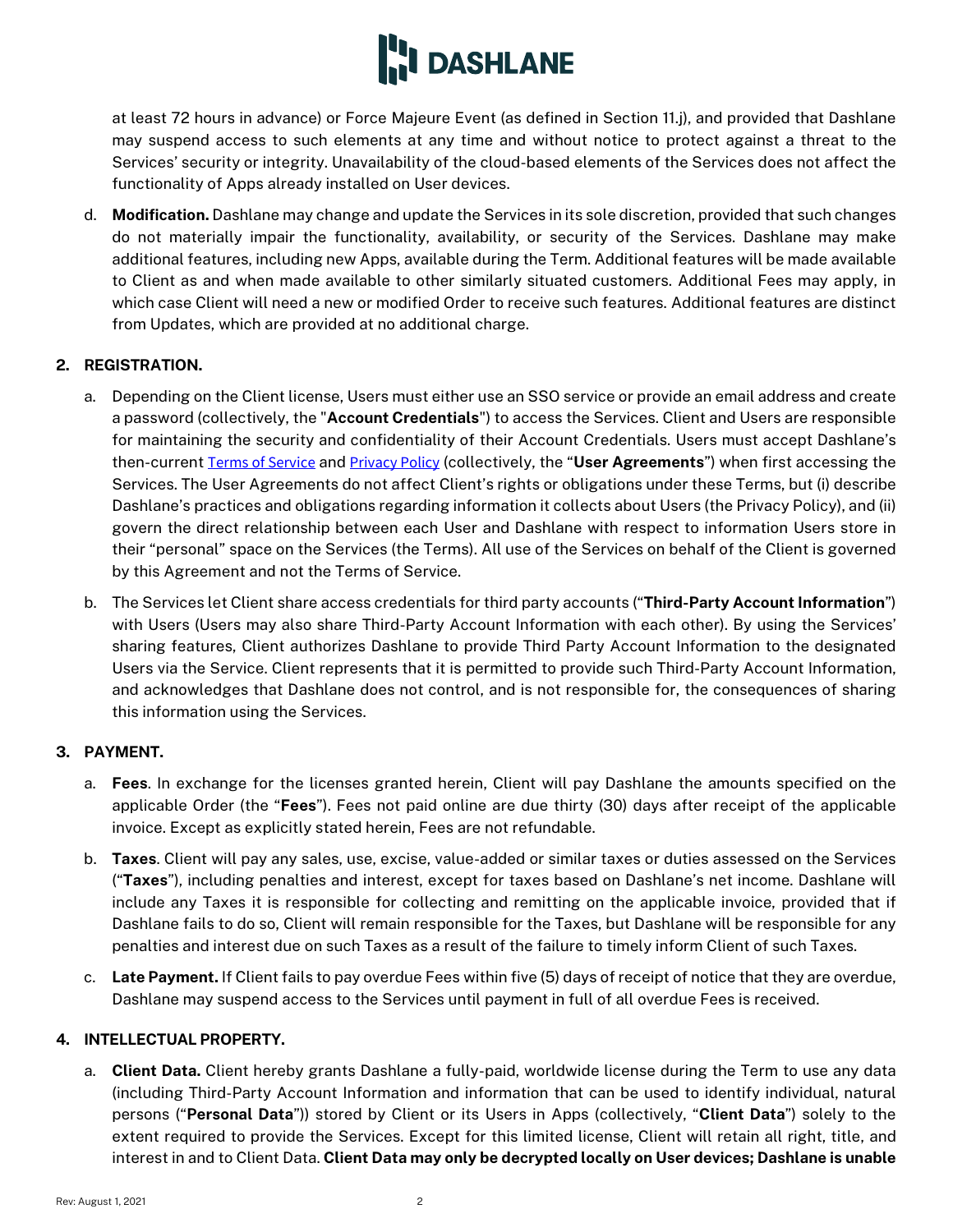

**to access decrypted Client Data under any circumstances.** Client is solely responsible for the use of Client Data as input into the Services (including its use by Users on Client's behalf).

- b. **Services**. Except for the licenses granted herein, Dashlane will retain all right, title, and interest in and to the Services, including all content that is not Client Data available on or through the Services ("**Dashlane Content**"). To the extent Client is permitted to reproduce Dashlane Content (such as posting logos on its corporate intranet) Client will include all copyright notices, information, and restrictions contained in or attached to such content.
- c. **Usage Data**. The Services automatically report information to Dashlane related to installation, updates, use of and errors related to the Services ("**Usage Data**") without specific notice to Users, consistent with the [Privacy Policy.](https://www.dashlane.com/privacy) There are two types of Usage Data:
	- i. "**Event Data**" is information about use of the Apps' internal functions (e.g., what features are enabled, how many credentials are stored by a particular User). Event Data is linked to individual User when they have an active account but is anonymized after the account is deleted. Anonymized Event Data is owned by Dashlane.
	- ii. "**Behavioral Data**" is information about what Users do outside of the Services (e.g., sites where autofill is used to sign in; what sites or apps a User has stored credentials for). Behavioral Data is logged anonymously and cannot be associated with individuals. Behavioral Data is owned by Dashlane.
- d. **Open Source Software.** Like most software developers, Dashlane integrates "open source" software ( "**OSS**") into the Services. OSS is licensed under the terms of the end-user license that accompanies such OSS, and not under Section [1\(a\),](#page-0-0) but nothing in any OSS license limits the Client's rights to use the Services or Dashlane's responsibilities under the Agreement, including indemnification obligations under Section 8.
- e. **Feedback.** Client grants Dashlane an unrestricted, worldwide, perpetual, irrevocable, royalty-free right to use any ideas, suggestions, comments, enhancement requests or other input about the Services provided to Dashlane by Client or Users ("**Feedback**") for any lawful purpose.

## **5. SECURITY.**

- a. **Connectivity.** Client and Users are responsible for any network and internet connectivity required to download Apps and use the Services, including the security of such connectivity.
- b. **Data Security.** Dashlane has and will maintain (i) commercially reasonable technical, administrative, and physical safeguards designed to prevent the unauthorized release, access to, or publication of Client Data, Confidential Information, or Personal Data in Dashlane's possession or control (each such event, an "**Incident**"), and (ii) procedures designed to comply with laws applicable to the Services, including those governing the processing of Personal Data, such as the EU General Data Protection Regulation (the "**GDPR**") and the California Consumer Protection Act ("**CCPA**"). Dashlane employees and agents with access to any such information or data are subject to appropriate written confidentiality obligations and instructed in the proper handling of such information and data. Dashlane will reasonably (and as required by law) assist Client with its data security and processing obligations with respect to Personal Data in Dashlane's possession or control, including with respect to Client's obligations as a "Controller" under the GDPR and/or as a "business" under the CCPA, if applicable. Client consents to the processing and storage of Client Data on hardware owned or controlled by third parties (e.g., AWS). Where Client Data is subject to the GDPR and CCPA, the Data Processing Addendum available at <https://www.dashlane.com/terms/business/dpa> is incorporated into and made a part of the Agreement.
- <span id="page-2-0"></span>c. **Notice.** Dashlane will notify Client within thirty-six (36) hours if there has been an Incident affecting Client Personal Data. The notice will include information about the nature and amount of Personal Data affected and the likely consequences of the Incident, to the extent known. Dashlane will promptly investigate and, where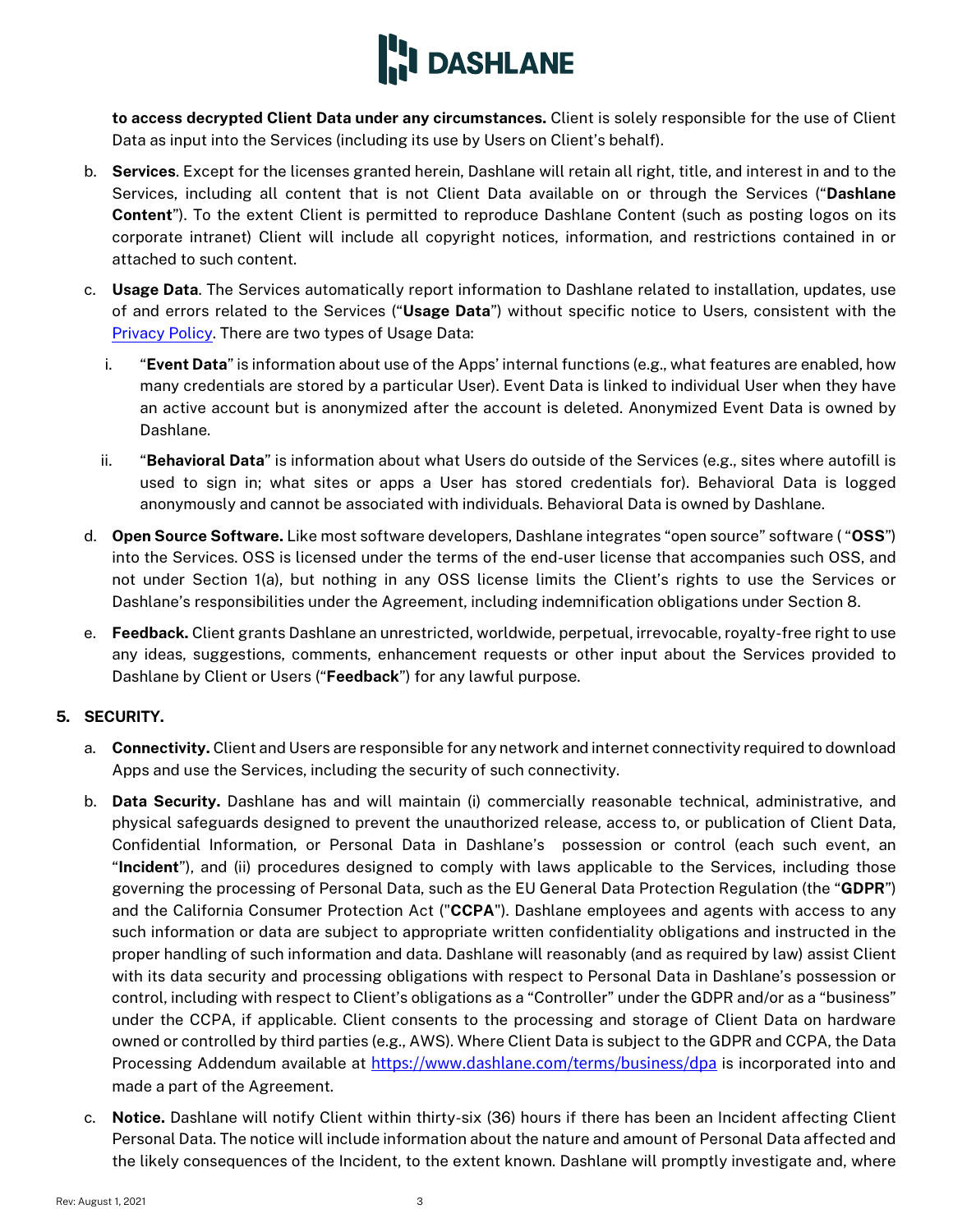

possible, mitigate any Incident and provide Client with updates of such efforts. Upon confirmation of an Incident, Dashlane will modify its processes and security program as necessary to prevent recurrence. Notices under this Section [5\(c\)](#page-2-0) may be provided directly to Users if the Incident affects multiple Dashlane clients or if Dashlane, in its sole discretion, determines that communication with all Dashlane users is legally required or appropriate. In such situations, Dashlane will use commercially reasonable efforts to provide prior notice to the Client administrator or other designated contact. Notice provided under this Section is not, nor will it be construed to be, an admission of liability or fault by Dashlane.

## <span id="page-3-0"></span>**6. CONFIDENTIALITY.**

- a. **General.** "**Confidential Information**" means any non-public information, including pricing, technology, business methods, finances, and trade secrets, that is marked or identified as "Confidential" or the equivalent when disclosed, or that a reasonable person would recognize as confidential from its nature or the circumstances of its disclosure. In connection with the Agreement, each party (the "**Receiving Party**") may have access to certain of the other party's (the "**Disclosing Party**") Confidential Information or that of third parties that the Disclosing Party is required to maintain as confidential. Each party retains ownership of its Confidential Information.
- <span id="page-3-1"></span>b. **Obligations.** The Receiving Party will: (i) only use Confidential Information to fulfill its obligations hereunder; (ii) only provide access to Confidential Information on an "as-needed" basis to its personnel, agents, and consultants who are bound by written obligations materially similar to this Section [6,](#page-3-0) and (iii) maintain Confidential Information using methods at least as protective as it uses to protect its own information of a similar nature, but with at least a reasonable degree of care. The Receiving Party will promptly return or destroy the Disclosing Party's Confidential Information and Personal Data upon termination or expiration of the Agreement, except that it may maintain limited copies of the same consistent with its established data retention policies and subject to this Section [6.](#page-3-0) The obligations in this Section [6\(b\)](#page-3-1) will apply during and for three (3) years after the Term, except in the case of Confidential Information that is a trade secret, in which case the obligations will remain in effect for so long as the trade secret is maintained.
- c. **Exceptions.** Confidential Information does not include, and Section [6\(b\)](#page-3-1) does not apply to, information that is: (i) publicly available when disclosed or becomes publicly available without fault of the Receiving Party after disclosure; (ii) rightfully communicated to the Receiving Party by entities not bound to keep such information confidential, whether prior to or following disclosure, (iii) independently developed by the Receiving Party without reference to the Disclosing Party's Confidential Information; or (iv) approved for disclosure by the Disclosing Party. In addition, the Receiving Party may disclose Confidential Information (x) to comply with the order of a court, governmental body, or regulator, provided that, as permitted by law, the Receiving Party will first give written notice to the Disclosing Party and reasonably cooperate with the Disclosing Party's efforts to limit the scope of such disclosure; or (y) to establish its rights under the Agreement.

# **7. WARRANTIES AND DISCLAIMER.**

- a. **Mutual Representations and Warranties.** Each party represents and warrants that (i) it has the right to enter into and perform its obligations under the Agreement, (ii) such performance does not and will not conflict with any other agreement of such party or any judgment, order, or decree by which it is bound, and (ii) it will comply with all laws applicable to its performance under the Agreement, including those relating to privacy and the protection of Personal Data.
- b. **Dashlane Warranties.** Dashlane further represents and warrants that (i) the Apps will materially perform as specified in the Documentation; (ii) the support described in Section 1.c will be provided in a professional and workmanlike manner by individuals with the necessary skill and experience to perform their duties; (iii) Dashlane will obtain and maintain during the Term all licenses and consents required for the provision of the Services; and (iv) the Apps do not and will not include viruses or malware.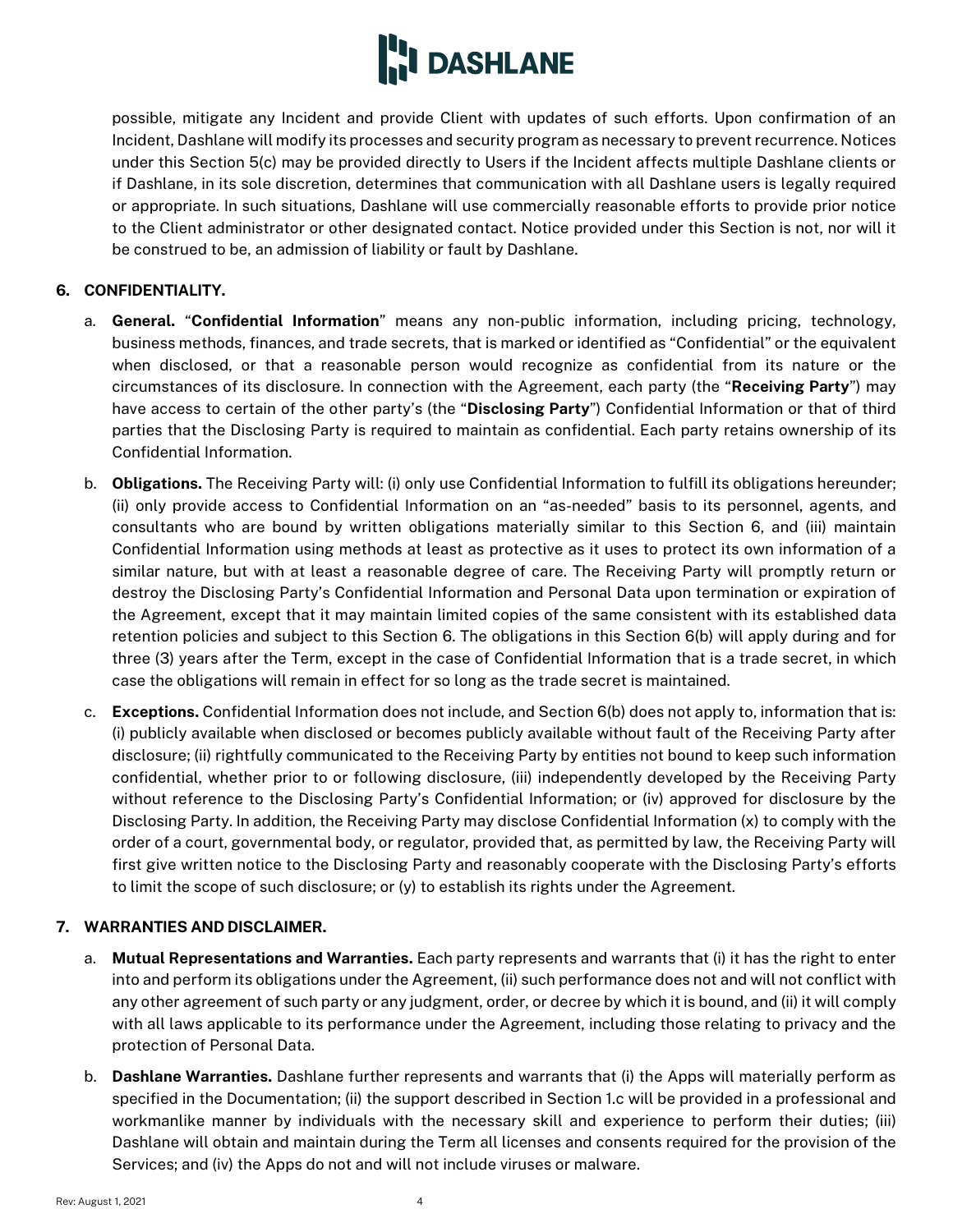

c. **Disclaimer.** EXCEPT AS SPECIFICALLY PROVIDED IN THIS SECTION 7, NEITHER PARTY MAKES, AND EACH EXPRESSLY DISCLAIMS, ANY REPRESENTATIONS OR WARRANTIES IN CONNECTION WITH THE AGREEMENT, WHETHER EXPRESS, IMPLIED, STATUTORY OR OTHERWISE, INCLUDING WARRANTIES OF MERCHANTABILITY, FITNESS FOR A PARTICULAR PURPOSE, AND NON-INFRINGEMENT.

## <span id="page-4-0"></span>**8. INDEMNIFICATION.**

- a. **By Dashlane.** Dashlane will indemnify and hold harmless (including payment of reasonable attorneys' fees and court costs) Client and its officers, directors, and employees against any third-party claim alleging (i) that the Services, as used in accordance with the Documentation, infringe the intellectual property rights of a third party, or (ii) that the provision of the Services violates applicable law. The infringement indemnification provided above will not apply to the extent the alleged infringement arises out of (A) Client's use of the Services in violation of the Agreement, (B) Client's failure to use an Update that Dashlane communicated was required to avoid infringement, or (C) Client Data as uploaded to the Services.
- b. **Alternative Remedy for Infringement.** If the Services or any element thereof is found to infringe any thirdparty intellectual property rights, Dashlane may, in its sole discretion, either (i) procure the right for Client to continue to use the affected element; or (ii) modify the affected element to be non-infringing without materially diminishing the Services' functionality. If neither (i) nor (ii) is commercially reasonable, Dashlane may terminate the Agreement by giving Client thirty (30) days' prior written notice, and refund Client the prorata portion of any prepaid Fees.
- c. **By Client.** Client will indemnify and hold harmless (including paying reasonable attorneys' fees and court costs) Dashlane and its officers, directors, and employees against any third-party claim relating to (i) Client Data or Client's use of the Client Data, including allegations that such use violates contractual rights of third parties, or (ii) any violation of law by Client with respect to its use of the Services.
- d. **Procedures.** The obligations in this Section [8](#page-4-0) are contingent on the indemnified party (i) promptly notifying the indemnifying party of any indemnifiable claim; (ii) granting the indemnifying party sole control over the defense and settlement of the claim (provided that a settlement may not impose costs or liability on the indemnified party without its prior, written consent); and (iii) providing reasonable assistance to the indemnifying party at the indemnifying party's expense.
- e. **Sole Remedy.** This Section [8](#page-4-0) states the indemnified party's sole remedy, and the indemnifying party's entire liability, with respect to any indemnifiable claim.

## <span id="page-4-1"></span>**9. LIMITATION OF LIABILITY.**

- a. **General**. EXCEPT FOR A PARTY'S GROSS NEGLIGENCE, FRAUD, OR WILLFUL MISCONDUCT, BREACH OF SECTION [6](#page-3-0) (CONFIDENTIALITY), OR INDEMNIFICATION OBLIGATIONS UNDER SECTIO[N 8,](#page-4-0) NEITHER PARTY WILL BE LIABLE FOR (A) LOST PROFITS, LOST DATA OR ANY OTHER CONSEQUENTIAL, SPECIAL, INCIDENTAL, OR INDIRECT DAMAGES, HOWEVER CAUSED AND REGARDLESS OF THE THEORY OF LIABILITY ASSERTED, ARISING OUT OF THE SERVICES OR THE AGREEMENT, EVEN IF THE PARTY AGAINST WHICH THE CLAIM IS ASSERTED HAS BEEN ADVISED OF THE POSSIBILITY OF SUCH DAMAGES, OR (B) DAMAGES EXCEEDING, IN THE AGGREGATE, THE TOTAL AMOUNT PAID AND PAYABLE BY CLIENT TO DASHLANE UNDER THE AGREEMENT IN THE TWELVE (12) MONTHS PRIOR TO THE DATE ON WHICH THE CLAIM AROSE.
- b. **Security.** NOTWITHSTANDING THE FOREGOING, IF AN INCIDENT IS FOUND TO BE DUE TO DASHLANE'S FAILURE TO PROPERLY MAINTAIN THE SECURITY OF THE SERVICES AND APPS, DASHLANE'S MAXIMUM LIABILITY WILL BE THE GREATER OF (I) THREE (3) TIMES THE FEES PAID AND PAYABLE BY CLIENT FOR THE SERVICES DURING THE TWELVE (12) MONTHS PRIOR TO THE EVENT GIVING RISE TO THE CLAIM, OR (II) \$50,000 US.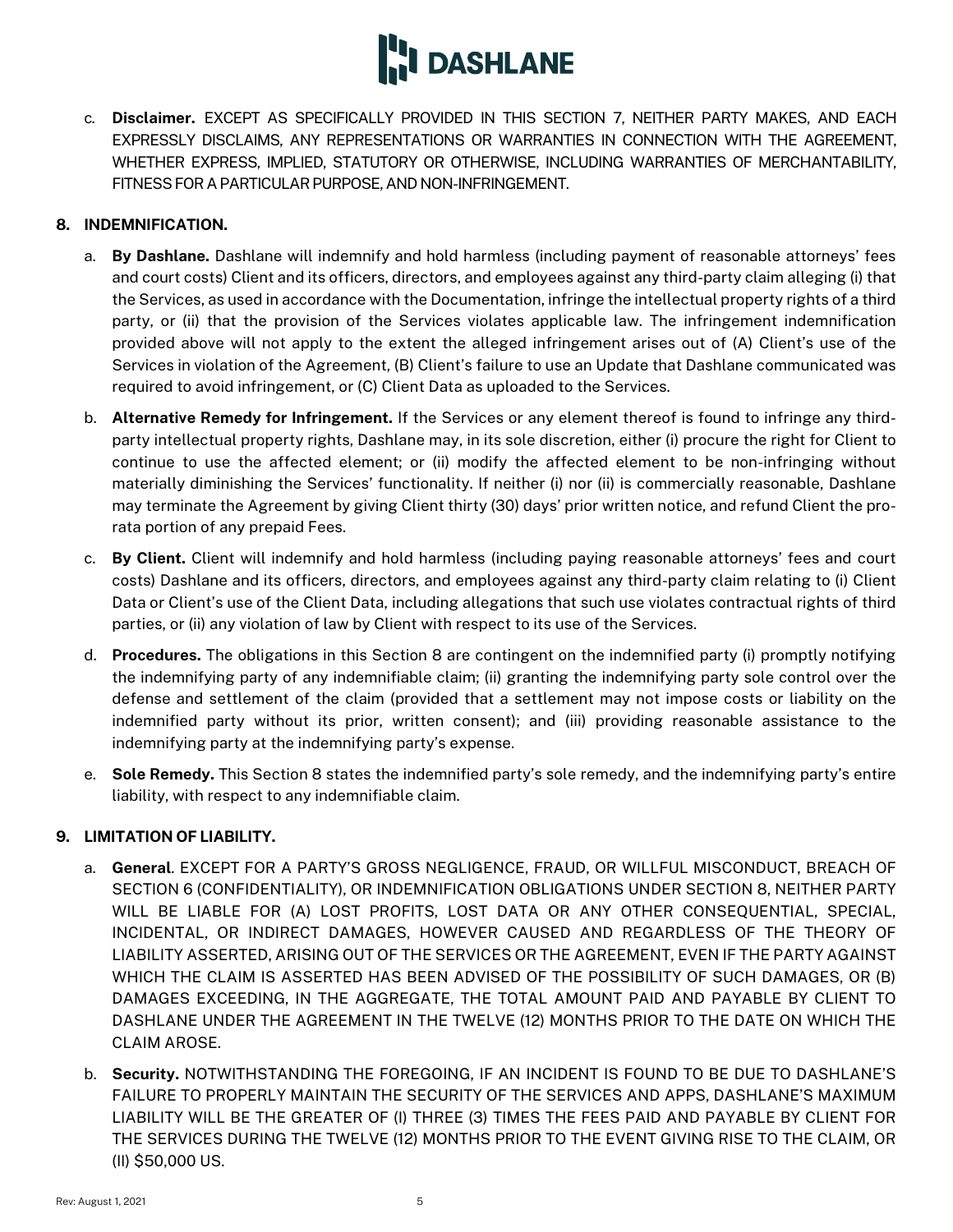

c. THE LIMITATIONS IN THIS SECTION 9 ARE CUMULATIVE AND WILL NOT BE ENLARGED BY MULTIPLE CLAIMS. THE FOREGOING LIMITATIONS ARE AN ESSENTIAL ELEMENT OF THE AGREEMENT.

### <span id="page-5-0"></span>**10. TERM AND TERMINATION.**

- a. **Term.** The Agreement will commence on the Effective Date and remain in effect for one (1) year or such other period indicated on the Order (the "**Initial Term**"), unless terminated earlier as provided herein. After the Initial Term, the Agreement will automatically renew for additional one (1) year periods (each a "**Renewal Term**", and all Renewal Terms together with the Initial Term, the "**Term**") at Dashlane's then-current Fees, unless Client provides written notice of non-renewal to Dashlane at least thirty (30) days prior to the expiration of the thencurrent Term.
- b. **Termination.** Either party may terminate the Agreement for a material breach of any of its provisions by the other Party that is not cured within thirty (30) days following written notice thereof. The Agreement may be terminated immediately by either party upon written notice if the other party (i) commences insolvency, receivership, bankruptcy, or any other proceedings for the settlement of its debts (or if such proceedings are instituted by a third party and not dismissed within thirty (30) days), (ii) makes an assignment for the benefit of creditors, or (iii) ceases to do business in the normal course.
- <span id="page-5-1"></span>c. **Effect of Termination.** Upon termination or expiration of the Agreement, all licenses granted hereunder will immediately terminate (provided that Users may elect to retain access to the Services on an individual basis by entering into a consumer subscription governed by the then-current User Agreements) and Client will pay any Fees incurred prior to the date of such termination. Sections [3](#page-1-0) (to the extent payments remain due) [4,](#page-1-1) [6,](#page-3-0)  [8,](#page-4-0) [9,](#page-4-1) [10\(c\)](#page-5-1) and [11](#page-5-2) of these Terms will survive expiration or termination of the Agreement for any reason.

### <span id="page-5-2"></span>**11. GENERAL.**

## a. **Governing Law and Venue.**

- i. *For Entities Contracting with Dashlane USA*. The Agreement, including its formation, will be governed by the laws of the State of New York without giving effect to conflicts of laws principles that would require a different result. Any claim, action or proceeding hereunder will be brought in the federal or state courts located in New York County, New York, and the parties irrevocably consent to such jurisdiction and venue. The United Nations Convention on Contracts for the International Sale of Goods will not apply to the Agreement.
- ii. *For Entities Contracting with Dashlane SAS*. The Agreement, including its formation, will be governed by the laws of the Republic of France without giving effect to conflicts of laws principles that would require a different result. Any claim, action or proceeding hereunder will be brought in the courts located in Paris, France, and the parties irrevocably consent to such jurisdiction and venue. The United Nations Convention on Contracts for the International Sale of Goods will not apply to the Agreement.
- b. **Export.** Client represents that it is not named on any U.S. government denied-party list. Client will not use the Services in a U.S.-embargoed country (currently Cuba, Iran, North Korea, Syria, Sudan, or the Crimea region of Ukraine) or in violation of any U.S. export law or regulation.
- c. **Government Users.** Each of the components that constitute the Apps or any other software related to the Services and its related documentation is a "commercial item" as defined at 48 C.F.R. 2.101, consisting of "commercial computer software" and "commercial computer software documentation" as such terms are used in 48 C.F.R. 12.212. Consistent with 48 C.F.R. 12.212 and 48 C.F.R. 227.7202-1 through 227.7202-4, all U.S. Government end users acquire the Apps and any other software component of the Services and related documentation with only those rights set forth in the Agreement.
- d. **Remedies; Injunctive Relief.** All remedies under the Agreement are cumulative. A party's breach or